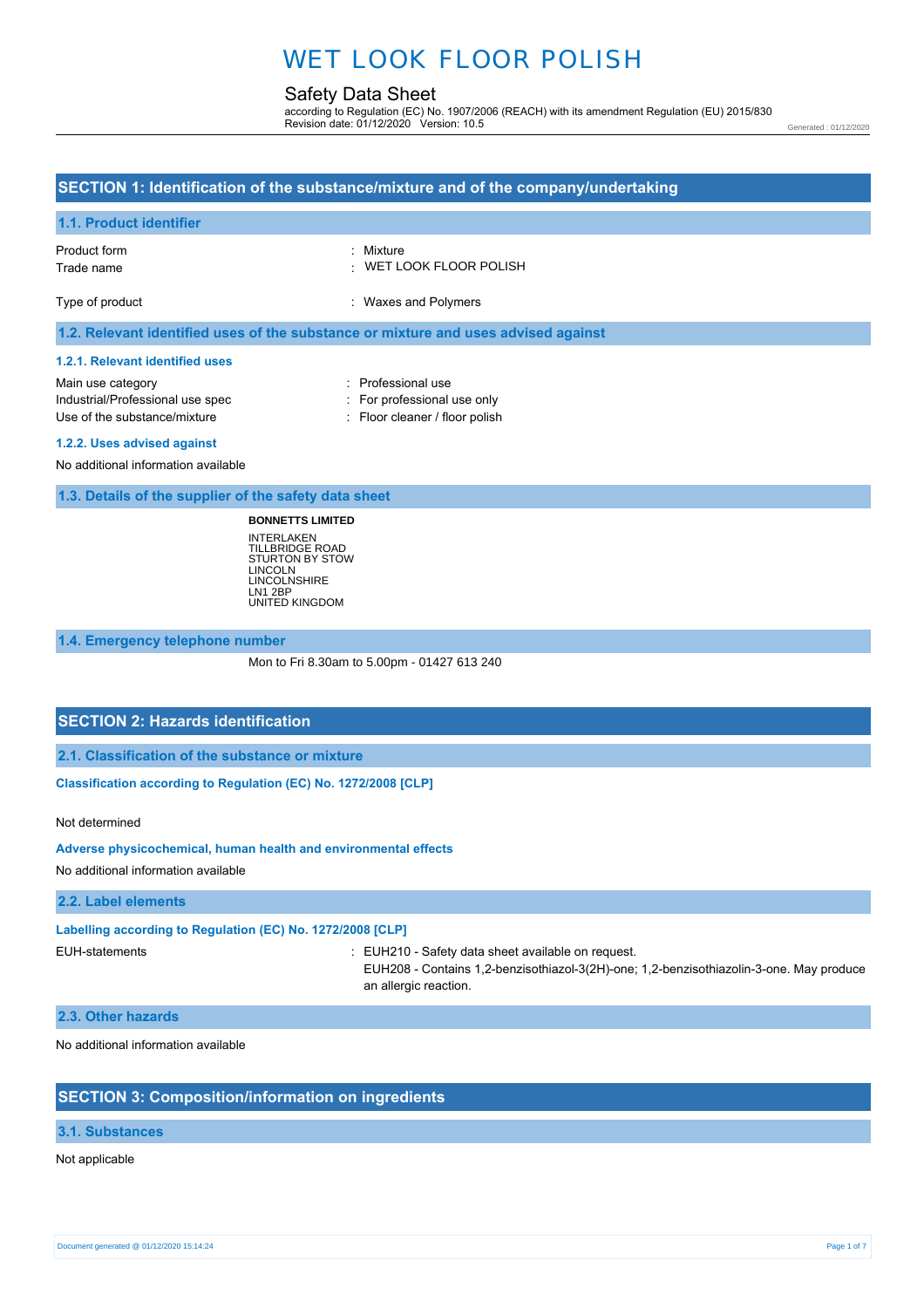according to Regulation (EC) No. 1907/2006 (REACH) with its amendment Regulation (EU) 2015/830

| 3.2. Mixtures                                     |                                                                         |               |                                                                                     |
|---------------------------------------------------|-------------------------------------------------------------------------|---------------|-------------------------------------------------------------------------------------|
| <b>Name</b>                                       | <b>Product identifier</b>                                               | $\frac{1}{2}$ | <b>Classification according to</b><br><b>Regulation (EC) No.</b><br>1272/2008 [CLP] |
| 2-(2-ethoxyethoxy)ethanol (Ethyldiglycol) [DEGEE] | (CAS-No.) 111-90-0<br>(EC-No.) 203-919-7<br>(REACH-no) 01-2119475105-42 | $1 - 5$       | Eye Irrit. 2, H319                                                                  |
| Tris-(2-butoxyethyl) phosphate                    | (CAS-No.) 78-51-3<br>(EC-No.) 201-122-9<br>(REACH-no) 01-2119485835-23  | $1 - 5$       | Aquatic Chronic 3, H412                                                             |

Full text of H-statements: see section 16

| <b>SECTION 4: First aid measures</b>                             |                                                                                                                                                                                                    |
|------------------------------------------------------------------|----------------------------------------------------------------------------------------------------------------------------------------------------------------------------------------------------|
| 4.1. Description of first aid measures                           |                                                                                                                                                                                                    |
| First-aid measures after inhalation                              | : Remove person to fresh air and keep comfortable for breathing.                                                                                                                                   |
| First-aid measures after skin contact                            | : Wash skin with plenty of water.                                                                                                                                                                  |
| First-aid measures after eye contact                             | : IF IN EYES: Rinse cautiously with water for several minutes. Remove contact lenses, if<br>present and easy to do. Continue rinsing. If eye irritation persists: Get medical<br>advice/attention. |
| First-aid measures after ingestion                               | : Give nothing or a little water to drink. Get medical advice/attention if you feel unwell.                                                                                                        |
| 4.2. Most important symptoms and effects, both acute and delayed |                                                                                                                                                                                                    |
|                                                                  |                                                                                                                                                                                                    |

#### No additional information available

**4.3. Indication of any immediate medical attention and special treatment needed**

Treat symptomatically.

| <b>SECTION 5: Firefighting measures</b>                                  |                                                |  |
|--------------------------------------------------------------------------|------------------------------------------------|--|
| 5.1. Extinguishing media                                                 |                                                |  |
| Suitable extinguishing media                                             | Carbon dioxide. Dry powder. Foam.              |  |
| 5.2. Special hazards arising from the substance or mixture               |                                                |  |
| No additional information available                                      |                                                |  |
| 5.3. Advice for firefighters                                             |                                                |  |
| No additional information available                                      |                                                |  |
|                                                                          |                                                |  |
| <b>SECTION 6: Accidental release measures</b>                            |                                                |  |
| 6.1. Personal precautions, protective equipment and emergency procedures |                                                |  |
| 6.1.1. For non-emergency personnel                                       |                                                |  |
| Emergency procedures                                                     | Evacuate unnecessary personnel.                |  |
| 6.1.2. For emergency responders                                          |                                                |  |
| Protective equipment                                                     | Use personal protective equipment as required. |  |

# **6.2. Environmental precautions**

Avoid release to the environment.

| 6.3. Methods and material for containment and cleaning up |                     |             |
|-----------------------------------------------------------|---------------------|-------------|
| For containment                                           | : Collect spillage. |             |
| Document generated @ 01/12/2020 15:14:24                  |                     | Page 2 of 7 |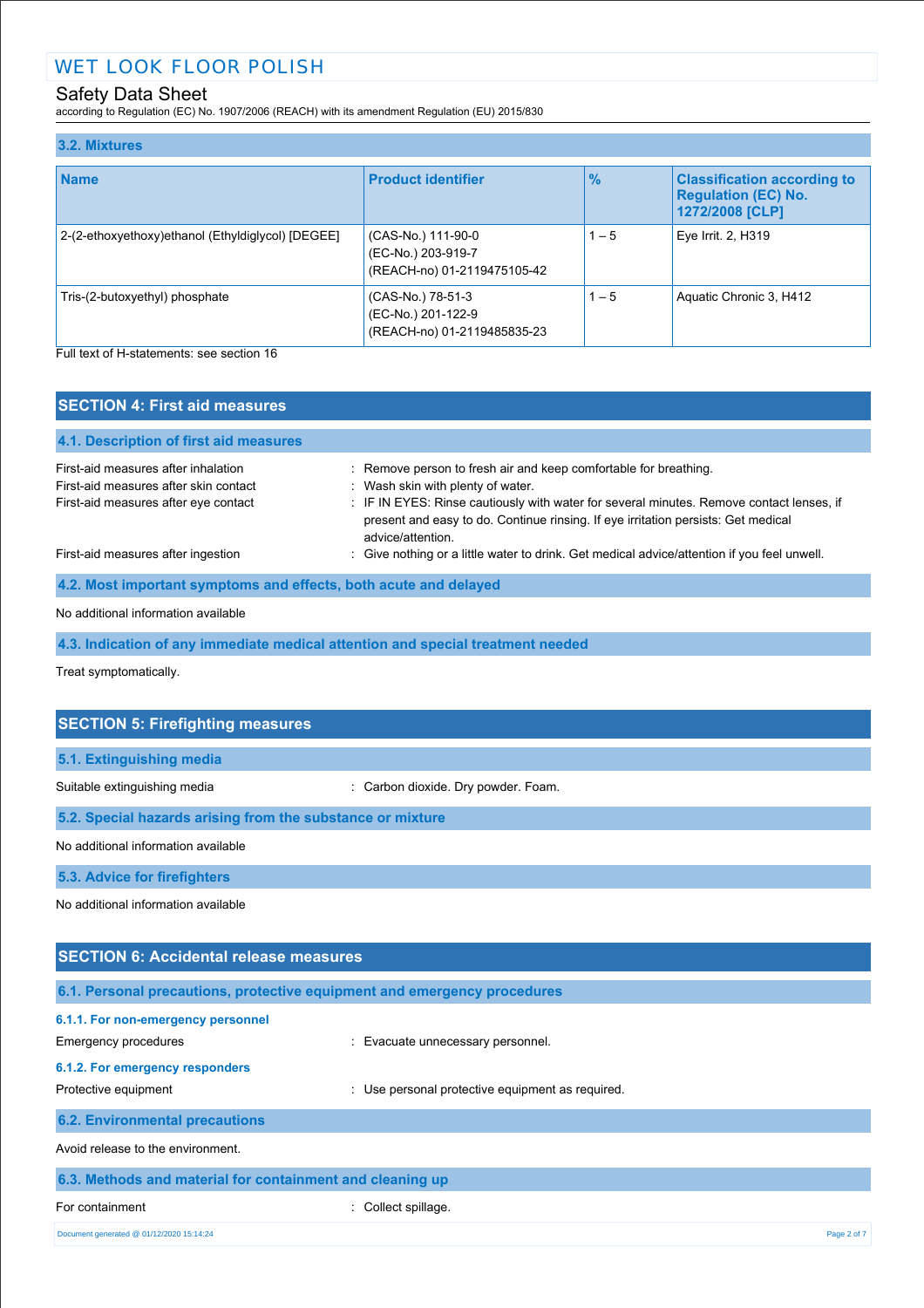# WET LOOK FLOOR POLISH

## Safety Data Sheet

according to Regulation (EC) No. 1907/2006 (REACH) with its amendment Regulation (EU) 2015/830

Methods for cleaning up **interpret in the spills with inert solids**, such as clay or diatomaceous earth as soon as possible.

#### **6.4. Reference to other sections**

For further information refer to section 8: "Exposure controls/personal protection". For further information refer to section 13.

| <b>SECTION 7: Handling and storage</b>                                                          |                                                                                                                                                                                                     |  |  |  |
|-------------------------------------------------------------------------------------------------|-----------------------------------------------------------------------------------------------------------------------------------------------------------------------------------------------------|--|--|--|
| 7.1. Precautions for safe handling                                                              |                                                                                                                                                                                                     |  |  |  |
| Precautions for safe handling<br>Hygiene measures                                               | : Avoid contact with eyes.<br>: Do not eat, drink or smoke when using this product.                                                                                                                 |  |  |  |
| 7.2. Conditions for safe storage, including any incompatibilities                               |                                                                                                                                                                                                     |  |  |  |
| Technical measures<br>Storage conditions<br>Incompatible products<br>Special rules on packaging | Does not require any specific or particular technical measures.<br>: Keep container closed when not in use.<br>: Oxidizing agent. Strong acids. Strong bases.<br>: Keep only in original container. |  |  |  |
| 7.3. Specific end use(s)                                                                        |                                                                                                                                                                                                     |  |  |  |

No additional information available

## **SECTION 8: Exposure controls/personal protection**

## **8.1. Control parameters**

No additional information available

### **8.2. Exposure controls**

#### **Personal protective equipment:**

Not required for normal conditions of use.

#### **Materials for protective clothing:**

Not required for normal conditions of use

#### **Hand protection:**

In case of repeated or prolonged contact wear gloves. Chemical resistant gloves (according to European standard EN 374 or equivalent)

## **Eye protection:**

Not required for normal conditions of use

#### **Skin and body protection:**

Not required for normal conditions of use

#### **Respiratory protection:**

Not required for normal conditions of use

| <b>SECTION 9: Physical and chemical properties</b> |                                                            |             |
|----------------------------------------------------|------------------------------------------------------------|-------------|
|                                                    | 9.1. Information on basic physical and chemical properties |             |
| Physical state                                     | Liquid                                                     |             |
| Appearance                                         | : Liguid.                                                  |             |
| Colour                                             | : white.                                                   |             |
| Document generated @ 01/12/2020 15:14:24           |                                                            | Page 3 of 7 |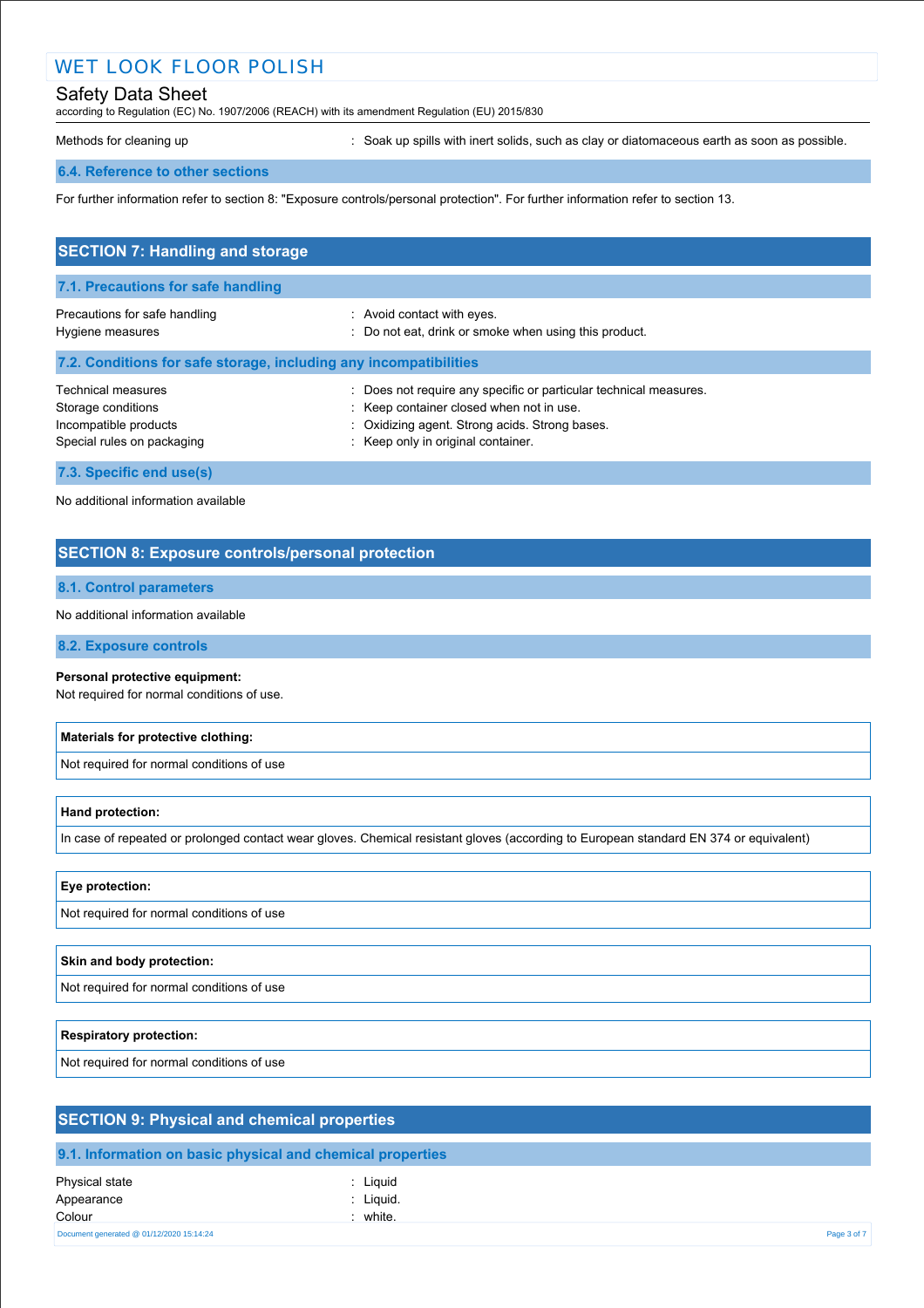according to Regulation (EC) No. 1907/2006 (REACH) with its amendment Regulation (EU) 2015/830

| Odour threshold<br>: No data available<br>87<br>рH<br>Relative evaporation rate (butylacetate=1)<br>No data available<br>Melting point<br>No data available<br>No data available<br>Freezing point<br>$\geq 100$ °C<br>Boiling point<br>No data available<br>Flash point<br>Auto-ignition temperature<br>No data available<br>No data available<br>Decomposition temperature<br>No data available<br>Flammability (solid, gas)<br>No data available<br>Vapour pressure<br>No data available<br>Relative vapour density at 20 °C<br>Relative density<br>1.04<br>Miscible with water<br>Solubility<br>No data available<br>Partition coefficient n-octanol/water (Log Pow)<br>Viscosity, kinematic<br>No data available<br>Viscosity, dynamic<br>No data available<br>No data available<br><b>Explosive properties</b><br>Oxidising properties<br>No data available<br>No data available | Odour                   | : slight. |
|----------------------------------------------------------------------------------------------------------------------------------------------------------------------------------------------------------------------------------------------------------------------------------------------------------------------------------------------------------------------------------------------------------------------------------------------------------------------------------------------------------------------------------------------------------------------------------------------------------------------------------------------------------------------------------------------------------------------------------------------------------------------------------------------------------------------------------------------------------------------------------------|-------------------------|-----------|
|                                                                                                                                                                                                                                                                                                                                                                                                                                                                                                                                                                                                                                                                                                                                                                                                                                                                                        |                         |           |
|                                                                                                                                                                                                                                                                                                                                                                                                                                                                                                                                                                                                                                                                                                                                                                                                                                                                                        |                         |           |
|                                                                                                                                                                                                                                                                                                                                                                                                                                                                                                                                                                                                                                                                                                                                                                                                                                                                                        |                         |           |
|                                                                                                                                                                                                                                                                                                                                                                                                                                                                                                                                                                                                                                                                                                                                                                                                                                                                                        |                         |           |
|                                                                                                                                                                                                                                                                                                                                                                                                                                                                                                                                                                                                                                                                                                                                                                                                                                                                                        |                         |           |
|                                                                                                                                                                                                                                                                                                                                                                                                                                                                                                                                                                                                                                                                                                                                                                                                                                                                                        |                         |           |
|                                                                                                                                                                                                                                                                                                                                                                                                                                                                                                                                                                                                                                                                                                                                                                                                                                                                                        |                         |           |
|                                                                                                                                                                                                                                                                                                                                                                                                                                                                                                                                                                                                                                                                                                                                                                                                                                                                                        |                         |           |
|                                                                                                                                                                                                                                                                                                                                                                                                                                                                                                                                                                                                                                                                                                                                                                                                                                                                                        |                         |           |
|                                                                                                                                                                                                                                                                                                                                                                                                                                                                                                                                                                                                                                                                                                                                                                                                                                                                                        |                         |           |
|                                                                                                                                                                                                                                                                                                                                                                                                                                                                                                                                                                                                                                                                                                                                                                                                                                                                                        |                         |           |
|                                                                                                                                                                                                                                                                                                                                                                                                                                                                                                                                                                                                                                                                                                                                                                                                                                                                                        |                         |           |
|                                                                                                                                                                                                                                                                                                                                                                                                                                                                                                                                                                                                                                                                                                                                                                                                                                                                                        |                         |           |
|                                                                                                                                                                                                                                                                                                                                                                                                                                                                                                                                                                                                                                                                                                                                                                                                                                                                                        |                         |           |
|                                                                                                                                                                                                                                                                                                                                                                                                                                                                                                                                                                                                                                                                                                                                                                                                                                                                                        |                         |           |
|                                                                                                                                                                                                                                                                                                                                                                                                                                                                                                                                                                                                                                                                                                                                                                                                                                                                                        |                         |           |
|                                                                                                                                                                                                                                                                                                                                                                                                                                                                                                                                                                                                                                                                                                                                                                                                                                                                                        |                         |           |
|                                                                                                                                                                                                                                                                                                                                                                                                                                                                                                                                                                                                                                                                                                                                                                                                                                                                                        |                         |           |
|                                                                                                                                                                                                                                                                                                                                                                                                                                                                                                                                                                                                                                                                                                                                                                                                                                                                                        |                         |           |
|                                                                                                                                                                                                                                                                                                                                                                                                                                                                                                                                                                                                                                                                                                                                                                                                                                                                                        | <b>Explosive limits</b> |           |

### **9.2. Other information**

No additional information available

## **SECTION 10: Stability and reactivity**

### **10.1. Reactivity**

The product is non-reactive under normal conditions of use, storage and transport.

## **10.2. Chemical stability**

Stable under normal conditions.

**10.3. Possibility of hazardous reactions**

No dangerous reactions known under normal conditions of use.

**10.4. Conditions to avoid**

None under recommended storage and handling conditions (see section 7).

#### **10.5. Incompatible materials**

None under normal use.

**10.6. Hazardous decomposition products**

Under normal conditions of storage and use, hazardous decomposition products should not be produced.

## **SECTION 11: Toxicological information**

# **11.1. Information on toxicological effects**

| Acute toxicity (oral)                    | : Not classified            |             |
|------------------------------------------|-----------------------------|-------------|
| Acute toxicity (dermal)                  | : Not classified            |             |
| Acute toxicity (inhalation)              | : Not classified            |             |
| Skin corrosion/irritation                | : Not classified<br>pH: 8.7 |             |
| Serious eye damage/irritation            | : Not classified<br>pH: 8.7 |             |
| Respiratory or skin sensitisation        | : Not classified            |             |
| Document generated @ 01/12/2020 15:14:24 |                             | Page 4 of 7 |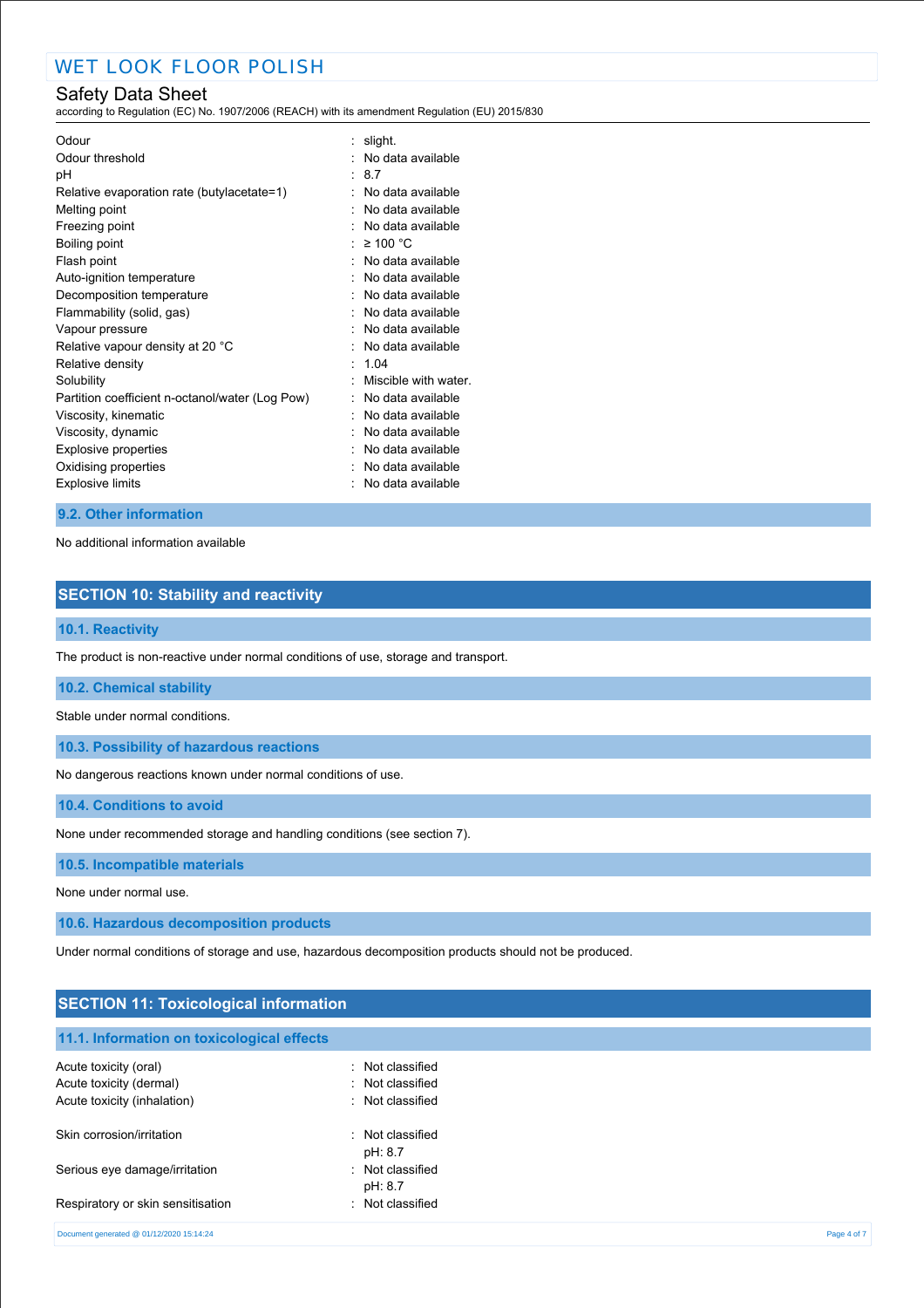# WET LOOK FLOOR POLISH

# Safety Data Sheet

according to Regulation (EC) No. 1907/2006 (REACH) with its amendment Regulation (EU) 2015/830

| Germ cell mutagenicity<br>Carcinogenicity | Not classified<br>· Not classified |
|-------------------------------------------|------------------------------------|
| Reproductive toxicity                     | : Not classified                   |
| STOT-single exposure                      | : Not classified                   |
| STOT-repeated exposure                    | : Not classified                   |
| Aspiration hazard                         | Not classified                     |

# **SECTION 12: Ecological information**

| 12.1. Toxicity                                               |                  |
|--------------------------------------------------------------|------------------|
| Hazardous to the aquatic environment, short-term<br>(acute)  | : Not classified |
| Hazardous to the aquatic environment, long-term<br>(chronic) | : Not classified |

| Tris-(2-butoxyethyl) phosphate (78-51-3)            |         |  |
|-----------------------------------------------------|---------|--|
| LC50 fish 1                                         | 24 mg/l |  |
| EC50 other aquatic organisms 1<br>75 mg/l waterflea |         |  |
|                                                     |         |  |

## **12.2. Persistence and degradability**

## No additional information available

| <u>NO additional information available</u>              |  |  |
|---------------------------------------------------------|--|--|
| 12.3. Bioaccumulative potential                         |  |  |
|                                                         |  |  |
| Tris-(2-butoxyethyl) phosphate (78-51-3)                |  |  |
| Partition coefficient n-octanol/water (Log Pow)<br>4.56 |  |  |
|                                                         |  |  |
| 12.4. Mobility in soil                                  |  |  |

### No additional information available

**12.5. Results of PBT and vPvB assessment**

No additional information available

**12.6. Other adverse effects**

No additional information available

| <b>SECTION 13: Disposal considerations</b>       |                                  |  |
|--------------------------------------------------|----------------------------------|--|
| 13.1. Waste treatment methods                    |                                  |  |
| European List of Waste (LoW) code                | $\therefore$ 20 01 39 - plastics |  |
|                                                  |                                  |  |
| <b>SECTION 14: Transport information</b>         |                                  |  |
| In accordance with ADR / RID / IMDG / IATA / ADN |                                  |  |

# **14.1. UN number** UN-No. (ADR) : Not applicable UN-No. (IMDG) : Not applicable UN-No. (IATA) : Not applicable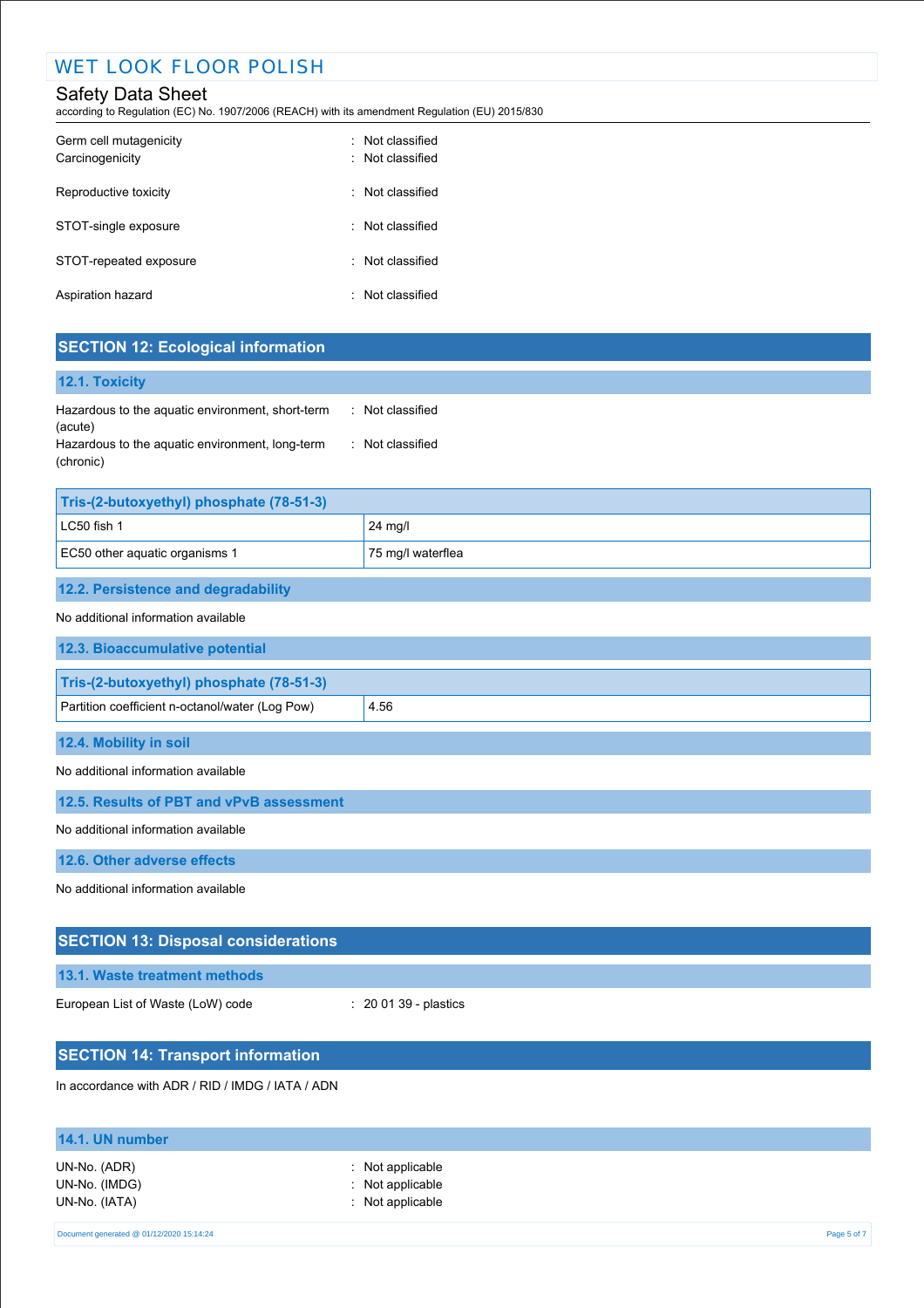according to Regulation (EC) No. 1907/2006 (REACH) with its amendment Regulation (EU) 2015/830

| 14.2. UN proper shipping name                                                                                                                          |                                                                    |
|--------------------------------------------------------------------------------------------------------------------------------------------------------|--------------------------------------------------------------------|
| Proper Shipping Name (ADR)<br>Proper Shipping Name (IMDG)<br>Proper Shipping Name (IATA)                                                               | Not applicable<br>Not applicable<br>: Not applicable               |
| 14.3. Transport hazard class(es)                                                                                                                       |                                                                    |
| <b>ADR</b><br>Transport hazard class(es) (ADR)<br><b>IMDG</b><br>Transport hazard class(es) (IMDG)<br><b>IATA</b><br>Transport hazard class(es) (IATA) | : Not applicable<br>: Not applicable<br>: Not applicable           |
| 14.4. Packing group                                                                                                                                    |                                                                    |
| Packing group (ADR)<br>Packing group (IMDG)<br>Packing group (IATA)                                                                                    | Not applicable<br>Not applicable<br>: Not applicable               |
| <b>14.5. Environmental hazards</b>                                                                                                                     |                                                                    |
| Dangerous for the environment<br>Marine pollutant<br>Other information                                                                                 | : No<br>÷<br><b>No</b><br>: No supplementary information available |
| 14.6. Special precautions for user                                                                                                                     |                                                                    |
| <b>Overland transport</b><br>Not applicable<br><b>Transport by sea</b><br>Not applicable<br>Air transport                                              |                                                                    |
| Not applicable                                                                                                                                         |                                                                    |

**14.7. Transport in bulk according to Annex II of Marpol and the IBC Code**

Not applicable

## **SECTION 15: Regulatory information**

**15.1. Safety, health and environmental regulations/legislation specific for the substance or mixture**

#### **15.1.1. EU-Regulations**

Contains no REACH substances with Annex XVII restrictions

Contains no substance on the REACH candidate list

Contains no REACH Annex XIV substances

Contains no substance subject to Regulation (EU) No 649/2012 of the European Parliament and of the Council of 4 July 2012 concerning the export and import of hazardous chemicals.

Contains no substance subject to Regulation (EU) No 2019/1021 of the European Parliament and of the Council of 20 June 2019 on persistent organic pollutants

#### **15.1.2. National regulations**

#### **United Kingdom**

British National Regulations : Commission Regulation (EU) 2015/830 of 28 May 2015 amending Regulation (EC) No 1907/2006 of the European Parliament and of the Council on the Registration, Evaluation, Authorisation and Restriction of Chemicals (REACH). Classification Labelling Packaging Regulation; Regulation (EC) No 1272/2008.

## **15.2. Chemical safety assessment**

#### No additional information available